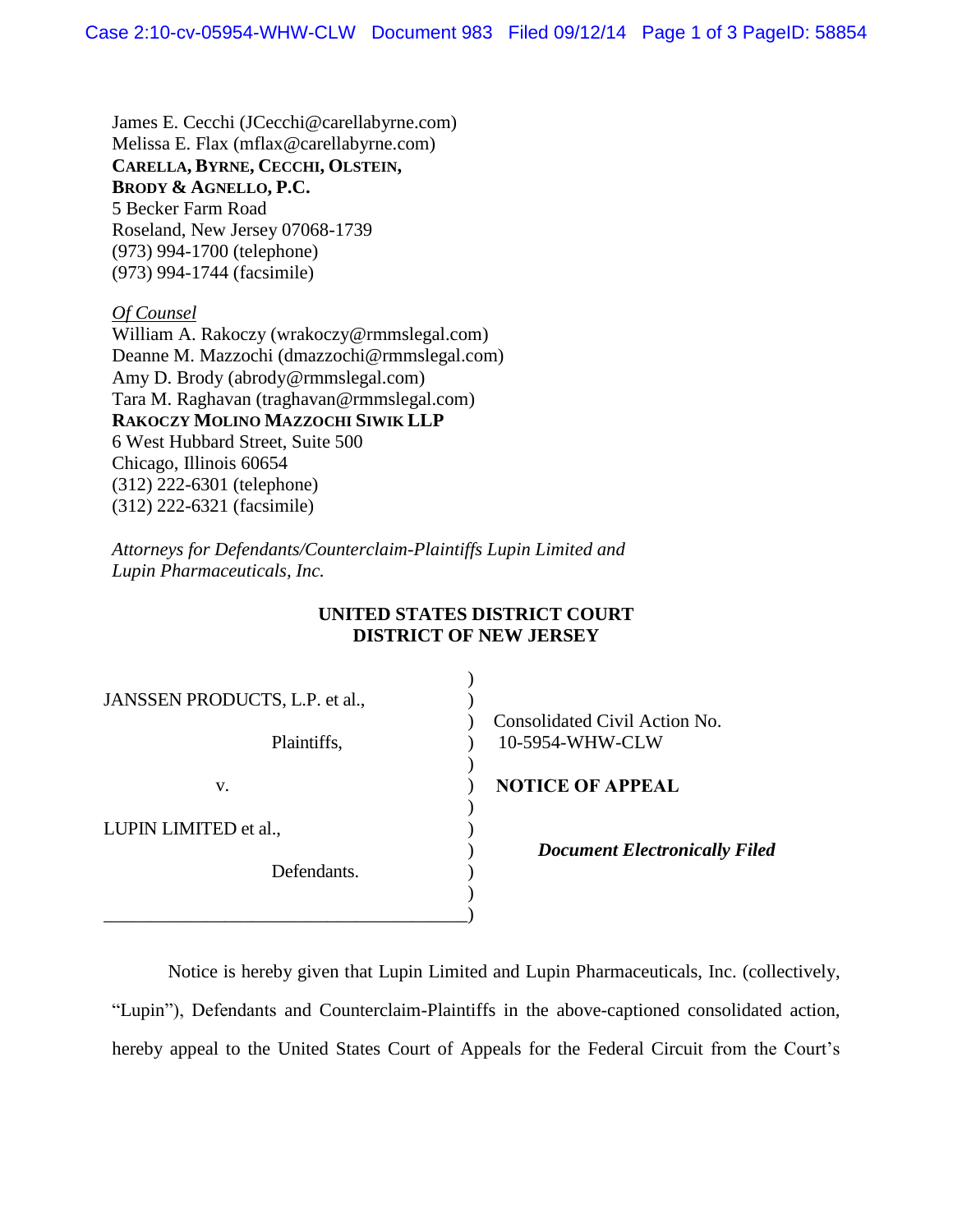August 14, 2014 Judgment against Lupin<sup>1</sup>, and all underlying adverse opinions, orders, decisions, and rulings subsumed within said Judgment and/or made prior to entry of Judgment in this action, and/or relating to the scope of any relief awarded pursuant to said Judgment, including, but not limited to, the Court's August 14, 2014 Trial Opinion (ECF No. 943) and Order (ECF No. 944), the Court's March 12, 2014 Summary Judgment Opinion (ECF No. 769) and Order (ECF No. 770), and the Court's October 15, 2013 Claim Construction Opinion (ECF No. 477) and Order (ECF No. 478).

Included herewith is payment of the filing fee (\$5.00) and the docketing fee (\$500.00) as required by 28 U.S.C. § 1917 and Federal Circuit Rule 52(a)(3)(A), respectively, and Federal Rule of Appellate Procedure 3(e).

Dated: September 12, 2014 Respectfully submitted,

 $\overline{a}$ 

## **CARELLA, BYRNE, CECCHI, OLSTEIN, BRODY & AGNELLO, P.C.**

*Attorneys for Defendants/Counterclaim-Plaintiffs Lupin Limited and Lupin Pharmaceuticals, Inc.* 

By: */*s*/* Melissa E. Flax James E. Cecchi (JCecchi@carellabyrne.com) Melissa E. Flax (mflax@carellabyrne.com) 5 Becker Farm Road Roseland, New Jersey 07068-1739 (973) 994-1700 (telephone)

Of Counsel William A. Rakoczy (wrakoczy@rmmslegal.com) Deanne M. Mazzochi

<sup>&</sup>lt;sup>1</sup> Lupin's and Co-defendants Mylan Inc.'s and Mylan Pharmaceuticals Inc.'s Motion to Modify the August 14, 2014 Injunction Order Pursuant to Federal Rule of Civil Procedure 60(b) (ECF Nos. 947; *see also* ECF Nos. 976-78) remains pending before the Court presently. Notwithstanding the pendency of this motion, Lupin files this Notice of Appeal out of an abundance of caution in order to ensure adequate preservation of its right to appeal all properly appealable issues in the above-captioned action.